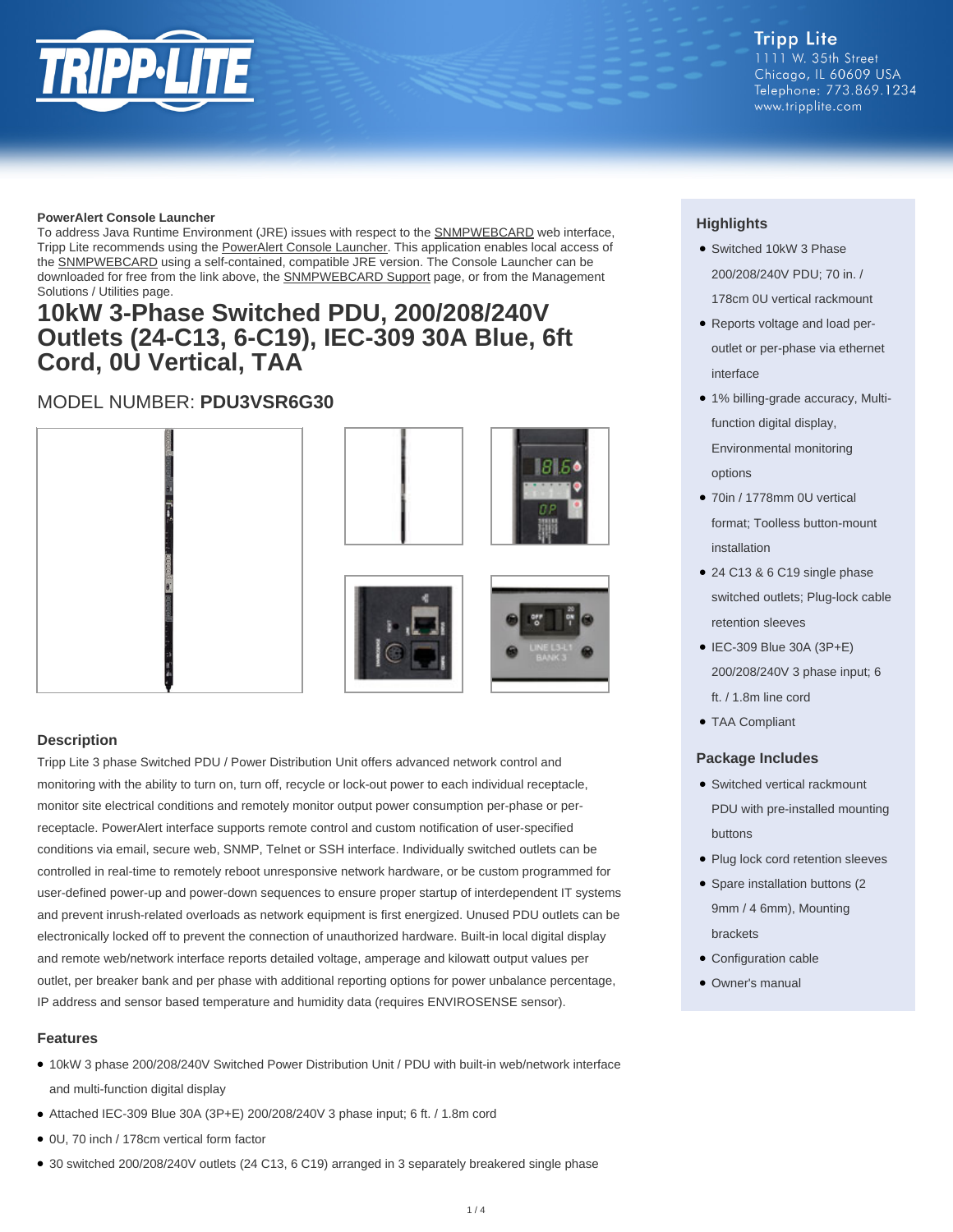

load banks

- Supports power-on, power-off or reboot of each outlet on a real-time or programmable basis
- Enables reboot of locked equipment, custom power-on/power-off sequences, load-shedding of optional loads and disabling unused outlets
- Network interface provides PDU control and data regarding input voltage, per-outlet and per-phase load levels with +/-1% billing-grade accuracy
- Built-in digital display and remote web/network interface reports detailed voltage, amperage and kilowatt output values per outlet, per breaker and per phase with additional reporting options for power unbalance percentage, IP address and sensor based temperature and humidity data (requires ENVIROSENSE sensor)
- Supports user-specified alarm notification thresholds
- In-rack environmental reporting with optional ENVIROSENSE temperature / humidity sensor and rack access notification with up to 4 optional SRSWITCH or user-supplied contact closure sensors
- DHCP/Manual configuration support
- 10/100 Mbps auto-sensing
- Real-time clock backup maintains the time of day and date even if the PDU is unpowered
- Tiered access privileges allow an administrator and a guest to login via web browser
- Alert notifications via email or SNMP traps offer immediate event notification
- Firmware upgrade ability supports future product enhancements
- Supports HTTP, HTTPS, PowerAlert Network Management System, SMTP, SNMPv1, SNMPv2, SNMPv3, Telnet, SSH, FTP, DHCP, BOOTP, NTP protocols
- Fully compatible with FREE PowerAlert Network Management System / NMS Software
- Included set of Plug-lock inserts keep C14 and C20 power cords solidly connected to PDU outlets
- Toolless mounting supported in button-mount compatible racks, plus nut-and-bolt mounting brackets for other mounting applications (set of 2 9mm buttons pre-installed, 2 9mm and 4 6mm spare buttons included)
- Federal Trade Agreements Act / TAA Compliant for GSA Schedule purchases

## **Specifications**

| <b>OVERVIEW</b>                       |                                                 |  |
|---------------------------------------|-------------------------------------------------|--|
| <b>UPC Code</b>                       | 037332180230                                    |  |
| PDU Type                              | Switched                                        |  |
| <b>INPUT</b>                          |                                                 |  |
| <b>Recommended Electrical Service</b> | 30A 208/240V with IEC309 30A Blue (3P+E) outlet |  |
| Maximum Input Amps                    | 24                                              |  |
| PDU Plug Type                         | IEC-309 30A BLUE (3P+E)                         |  |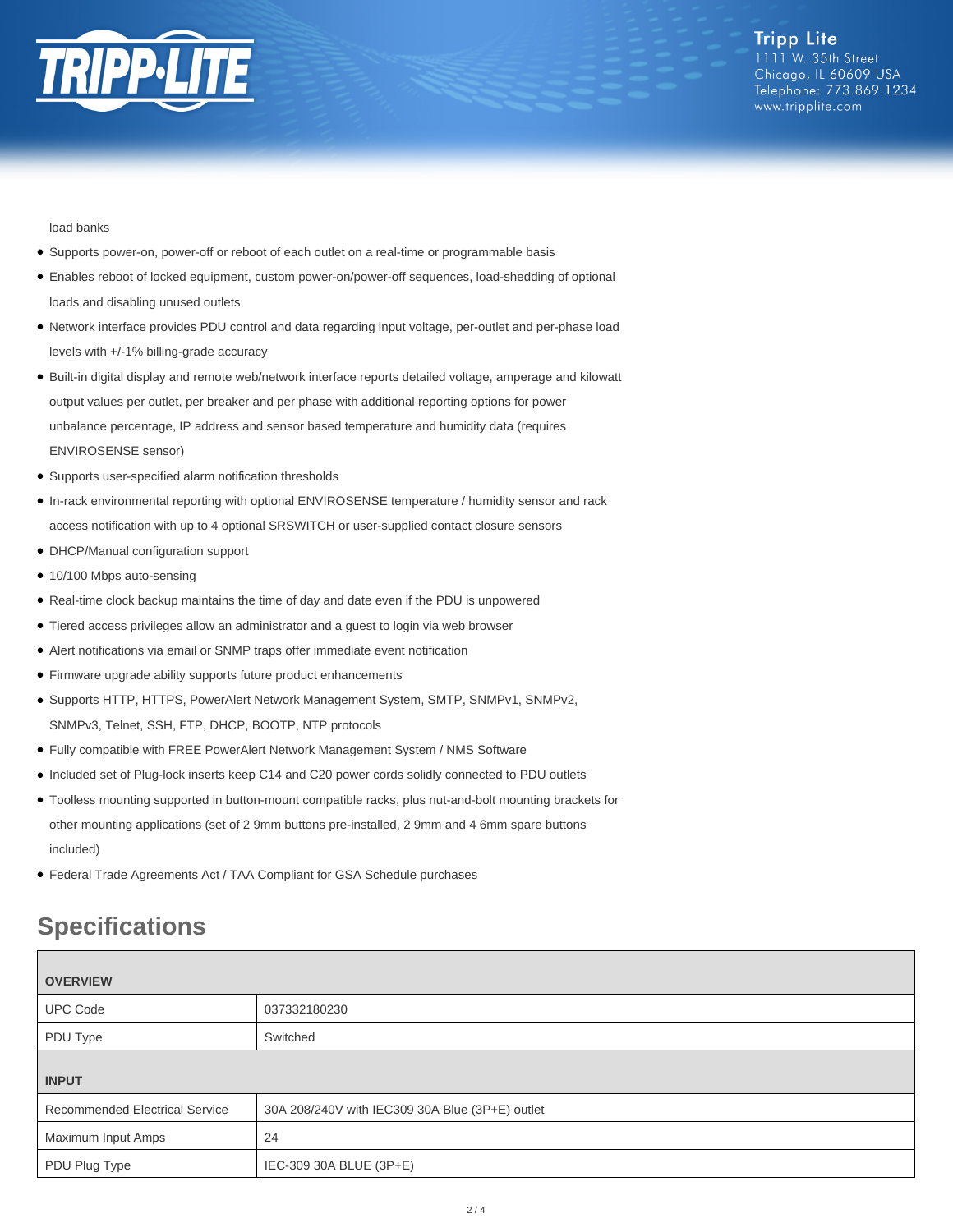

| Input Phase                                  | 3-Phase                                                                                                                                                                                                                                                                                                                                                                                                                                   |  |
|----------------------------------------------|-------------------------------------------------------------------------------------------------------------------------------------------------------------------------------------------------------------------------------------------------------------------------------------------------------------------------------------------------------------------------------------------------------------------------------------------|--|
| Input Cord Length (ft.)                      | 6                                                                                                                                                                                                                                                                                                                                                                                                                                         |  |
| Input Cord Length (m)                        | 1.83                                                                                                                                                                                                                                                                                                                                                                                                                                      |  |
| <b>OUTPUT</b>                                |                                                                                                                                                                                                                                                                                                                                                                                                                                           |  |
| <b>Output Capacity Details</b>               | 10kW (240V), 9.6kW (230V), 9.1kW (220V), 8.6kW (208V), 8.3kW (200V) total capacity; 13.9A max per breakered<br>outlet bank; 12A max per C13 outlet                                                                                                                                                                                                                                                                                        |  |
| <b>Frequency Compatibility</b>               | 50 / 60 Hz                                                                                                                                                                                                                                                                                                                                                                                                                                |  |
| <b>Output Receptacles</b>                    | $(24)$ C <sub>13</sub> ; $(6)$ C <sub>19</sub>                                                                                                                                                                                                                                                                                                                                                                                            |  |
| <b>Output Nominal Voltage</b>                | 200; 208; 240                                                                                                                                                                                                                                                                                                                                                                                                                             |  |
| <b>Overload Protection</b>                   | 3 20A circuit breakers, one per output load bank                                                                                                                                                                                                                                                                                                                                                                                          |  |
| Customized Load Management<br>Receptacles    | Each outlet is individually controllable via remote interface                                                                                                                                                                                                                                                                                                                                                                             |  |
| <b>USER INTERFACE, ALERTS &amp; CONTROLS</b> |                                                                                                                                                                                                                                                                                                                                                                                                                                           |  |
| <b>Reported Load Segments</b>                | Reports input current per phase (L1, L2, L3), plus output current for each output load bank (13.9A balanced max per<br>banks B1-B3) and individual output receptacle (1-30); Outlets are color-coded and labeled for phase and load bank<br>identification; L1-L2 feeds black outlets (B1); L2-L3 feeds dark-gray outlets (B2); L3-L1 feeds light-gray outlets (B3)                                                                       |  |
| Front Panel LCD Display                      | Large digital display reports Amperage, Kilowatts, Voltage, Unbalance percentage, Temperature* and Humidity*<br>information ("requires ENIVIROSENSE option); Small digital display provides detail on the measurement the large<br>display is reporting: Input-phase (L#), Load bank (B#), Sensor (S#), Outlet (##), Load unbalance % (UB), Outpu<br>power (OP)                                                                           |  |
| <b>Front Panel LEDs</b>                      | Set of 6 LEDs identify the value displayed on the large digital display: Amperage (A), Kilowatts (kW), Voltage (V),<br>Unbalance percentage (%UB), Temperature (T), Humidity (%RH); One additional LED for each output receptacle<br>offers power availability information: GREEN (Power ON, load bank capacity <80%), YELLOW (Power ON, load<br>bank capacity >80%), RED (Power OFF/undervoltage), RED FLASHING (Power OFF/breaker trip) |  |
| Switches                                     | Set of UP/DOWN arrow buttons scroll through available Input, Bank, Power, Load balance and Sensor options; Additional MODE button advances the LEDs to view the next measurement                                                                                                                                                                                                                                                          |  |
| <b>PHYSICAL</b>                              |                                                                                                                                                                                                                                                                                                                                                                                                                                           |  |
| Form Factors Supported                       | Vertical rackmount installation supported with included mounting brackets; supports toolless mounting in button-<br>mount compatible racks                                                                                                                                                                                                                                                                                                |  |
| <b>Material of Construction</b>              | Metal                                                                                                                                                                                                                                                                                                                                                                                                                                     |  |
| PDU Form Factor                              | Vertical (0U)                                                                                                                                                                                                                                                                                                                                                                                                                             |  |
| Shipping Dimensions (hwd / cm)               | 17.50 x 24.51 x 192.71                                                                                                                                                                                                                                                                                                                                                                                                                    |  |
| Shipping Dimensions (hwd / in.)              | 6.89 x 9.65 x 75.87                                                                                                                                                                                                                                                                                                                                                                                                                       |  |
| Shipping Weight (kg)                         | 10.71                                                                                                                                                                                                                                                                                                                                                                                                                                     |  |
| Shipping Weight (lbs.)                       | 23.62                                                                                                                                                                                                                                                                                                                                                                                                                                     |  |
| Unit Dimensions (hwd / cm)                   | 177.8 x 5.5 x 7.3                                                                                                                                                                                                                                                                                                                                                                                                                         |  |
| Unit Dimensions (hwd / in.)                  | 70 x 2.17 x 2.86                                                                                                                                                                                                                                                                                                                                                                                                                          |  |
| Unit Weight (kg)                             | 7.51                                                                                                                                                                                                                                                                                                                                                                                                                                      |  |
| Unit Weight (lbs.)                           | 16.55                                                                                                                                                                                                                                                                                                                                                                                                                                     |  |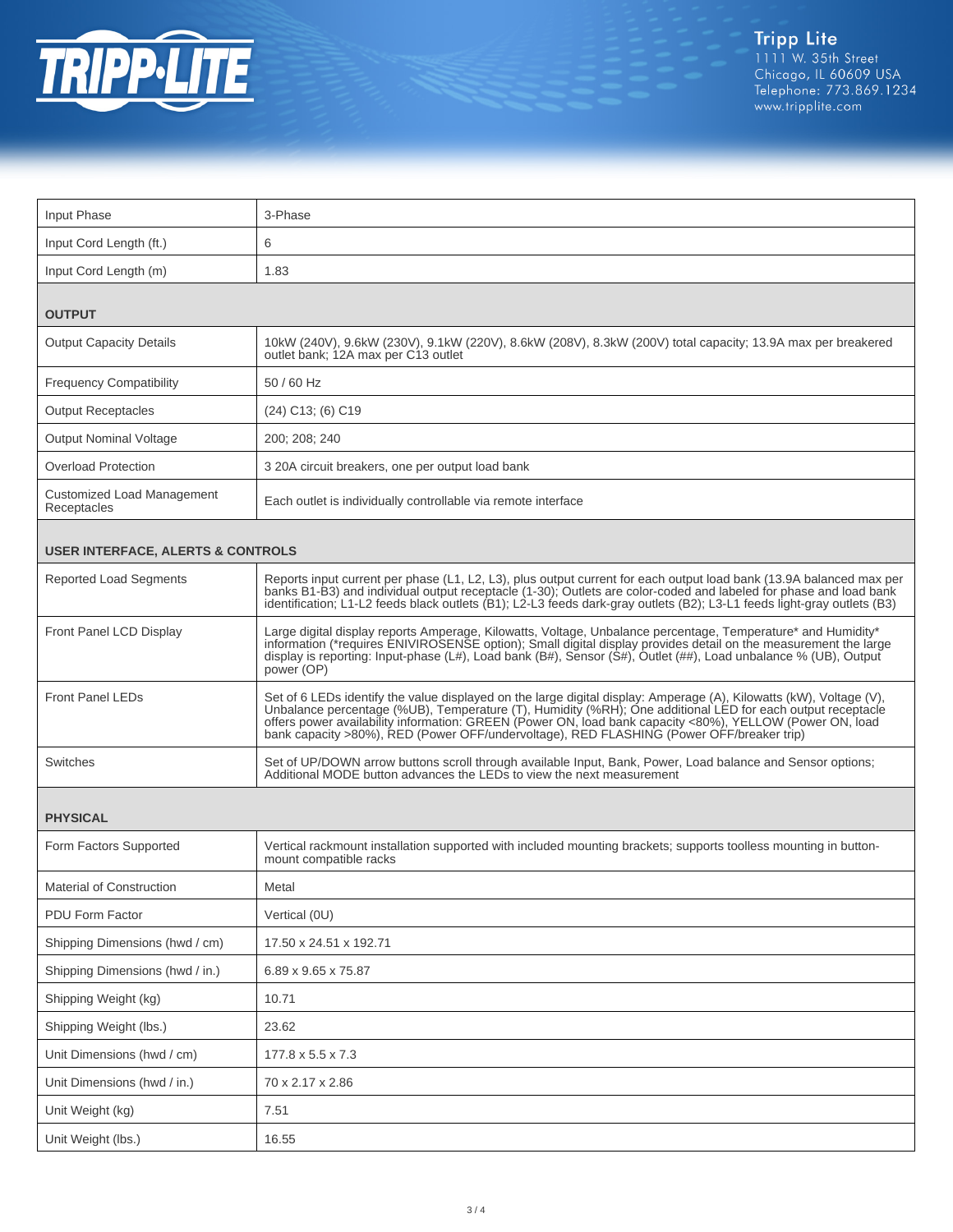

| <b>ENVIRONMENTAL</b>                          |                                                                                                                                                                                                                                                               |  |
|-----------------------------------------------|---------------------------------------------------------------------------------------------------------------------------------------------------------------------------------------------------------------------------------------------------------------|--|
| Operating Temperature Range                   | 32 to 122F (0 to 50C)                                                                                                                                                                                                                                         |  |
| Storage Temperature Range                     | -30°C to +60°C (-22°F to +140°F)                                                                                                                                                                                                                              |  |
| <b>Relative Humidity</b>                      | 5 to 95% non-condensing                                                                                                                                                                                                                                       |  |
| Operating Elevation (ft.)                     | 0 to 10,000 (ft), 0 to 3000 (m)                                                                                                                                                                                                                               |  |
| Operating Elevation (m)                       | $0 - 3000$ m                                                                                                                                                                                                                                                  |  |
| <b>COMMUNICATIONS</b>                         |                                                                                                                                                                                                                                                               |  |
| <b>SNMP Compatibility</b>                     | Yes, pre-installed <a class="productLink" href="//www.tripplite.com/SNMP-Web-Management-Accessory-&lt;br&gt;Card-SmartPro-SmartOnline-UPS-Systems~SNMPWEBCARD">SNMPWEBCARD</a> provides remote<br>monitoring via web, telnet, SSH and SNMP management systems |  |
| <b>STANDARDS &amp; COMPLIANCE</b>             |                                                                                                                                                                                                                                                               |  |
| Certifications                                | Tested to UL/CAN 60950-1 (USA, Canada), Class A (Emissions), NOM (Mexico), RoHS compliant, TAA Compliant                                                                                                                                                      |  |
| <b>WARRANTY</b>                               |                                                                                                                                                                                                                                                               |  |
| <b>Product Warranty Period</b><br>(Worldwide) | 2-year limited warranty                                                                                                                                                                                                                                       |  |

© 2021 Tripp Lite. All rights reserved. All product and company names are trademarks or registered trademarks of their respective holders. Use of them does not imply any affiliation with or endorsement by them. Tripp Lite has a policy of continuous improvement. Specifications are subject to change without notice. Tripp Lite uses primary and third-party agencies to test its products for compliance with standards. See a list of Tripp Lite's testing agencies: <https://www.tripplite.com/products/product-certification-agencies>